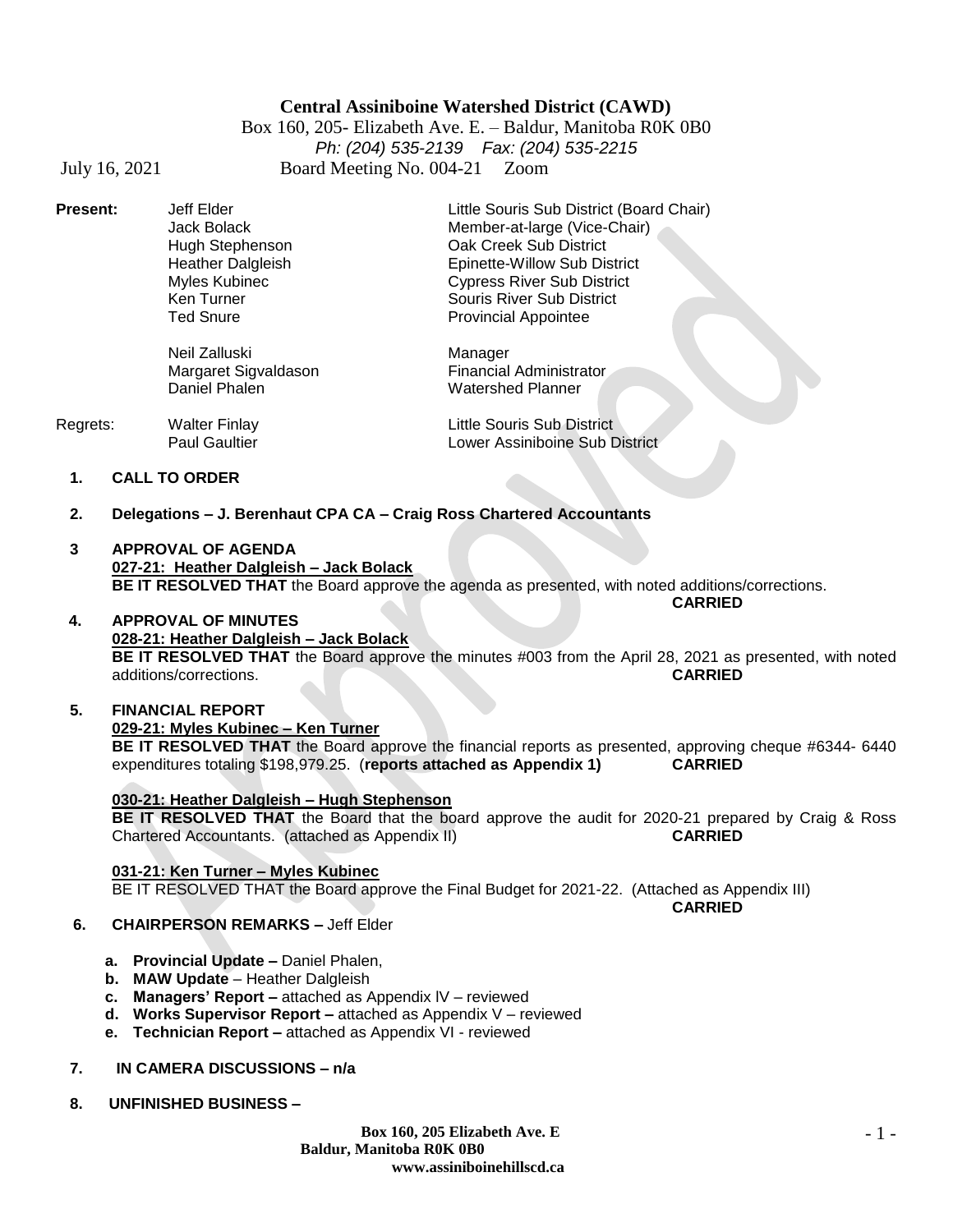## **8. NEW BUSINESS**

# **a. GROW minutes #005**

**032-21: Jack Bolack – Myles Kubinec BE IT RESOLVED THAT** the board approve the following GROW minutes and projects for 2021. Riparian Projects – GROW-R4-2021 – Project cost \$8,000. GROW-R5-2021- Project cost \$11,789.36 Conserving Wetlands – GROW-CW2-2021 – Project cost \$14,747.50 – cost shared with DU GROW-CW3-2021 –Project cost \$52,025 – cost shared with DU GROW-CW4-2021 – Project cost \$30,450- cost shared with DU GROW-CW-5-2021 – Project cost \$9,790 – cost shared with DU GROW-CW6-2021 – Project cost \$27,925 – cost shared with DU GROW-CW7-2021- Project cost \$\$20,725 – possible cost share Wetlands Enhancement – GROW-W1-2021 – Project cost \$3,313.05 – cost shared with DU Buffer Establishment – GROW-B1-2021 – Project cost \$947.79 GROW-B2-2021 – Project cost \$3,239.79 GROW-B3-2021 – Project cost \$10,798.79 GROW-B4-2021 – Project cost \$4,515.00 Upland - GROW-U1-2021 – Project cost \$1150.60 GROW-U2-2021 – Project cost \$ \$4,221.25

> Total GROW Approved projects in the amount of \$ \$203,456.13 **CARRIED**

## **b. Trees Program Review**

Program reviewed and updates will be made to program for 2022-23.

- **c. Projects for Engineering Support 032-21**: **Hugh Stephenson – Ken Turner** BE **IT RESOLVED THAT** the Board approve the following projects be submitted for engineering support: Jackson Dam NE 4-9-10; Drummond SW 13-08-11; Anderson NW 12-6-13; DeFoort SW 12-7-13 & Hacault Dam SE 32-5-12.
- **d. Creative Bullpen Communications Contract 033-21**: **Heather Dalgleish – Ted Snure** BE **IT RESOLVED THAT** the Board approve the contract with Creative Bullpen in the amount of \$10,000 plus mileage and expenses associated with travel will be considered extra.
- **e. Policy Committee Recommendations 034-21**: **Hugh Stephenson – Heather Dalgleish** BE **IT RESOLVED THAT** the Board approve the update for Policy #5.5 and the addition of policy 6.5 and 6.6. Attached as Appendix VII **CARRIED**
- **f. (Portable) Alternate Watering System 035-21**: **Jack Bolack – Hugh Stephenson** BE **IT RESOLVED THAT** the Board approve the tender of the alternate watering system
- **g. Conference 2021 –** Discussed at this time more details are needed before definite commitments are made.
- **h. Credit Card limits 036-21**: **Hugh Stephenson – Jack Bolack** BE **IT RESOLVED THAT** the Board approve the increase of all staff credit cards by \$500 each. **CARRIED**

**CORRESPONDENCE** –

**CARRIED**

## **CARRIED**

**CARRIED**